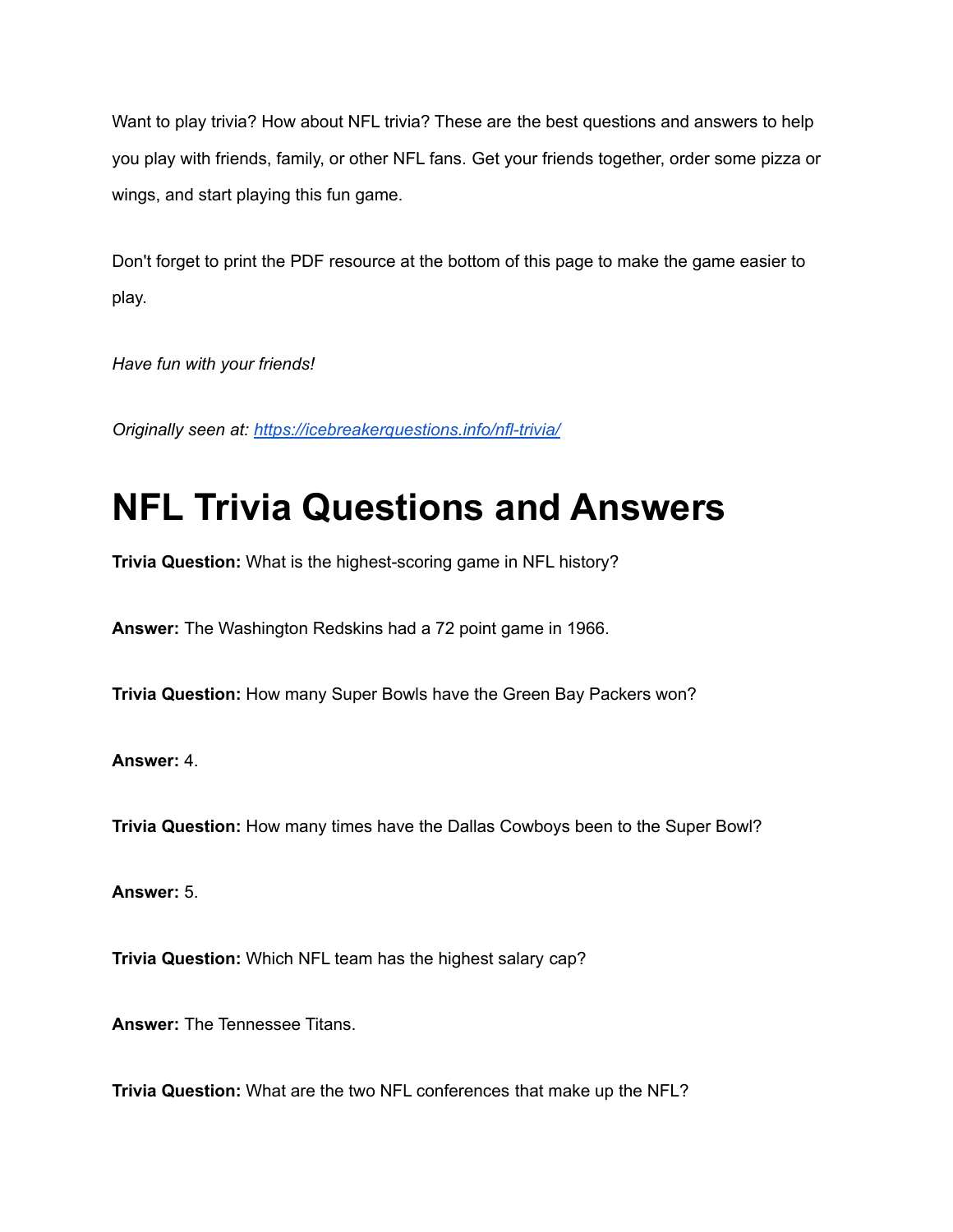**Answer:** The American Football Conference (AFC) and National Football Conference (NFC).

**Trivia Question:** What is the only NFL team to complete a perfect season?

**Answer: Miami Dolphins.**

**Trivia Question:** Who won the Super Bowl in 2010?

**Answer: The New Orleans Saints.**

**Trivia Question:** What was the New York Jets' original name?

**Answer: The New York Titans.**

**Trivia Question:** Who is the head coach of the Chicago Bears in 2021?

**Answer: Matt Nagy.**

**Trivia Question:** Who was the first player to be drafted in the NFL draft in 1936?

**Answer: Jay Berwanger.**

**Trivia Question:** What month is the NFL draft?

**Answer: April/May.**

**Trivia Question:** How many Super Bowls has the Kansas City Chiefs won?

**Answer:** 2.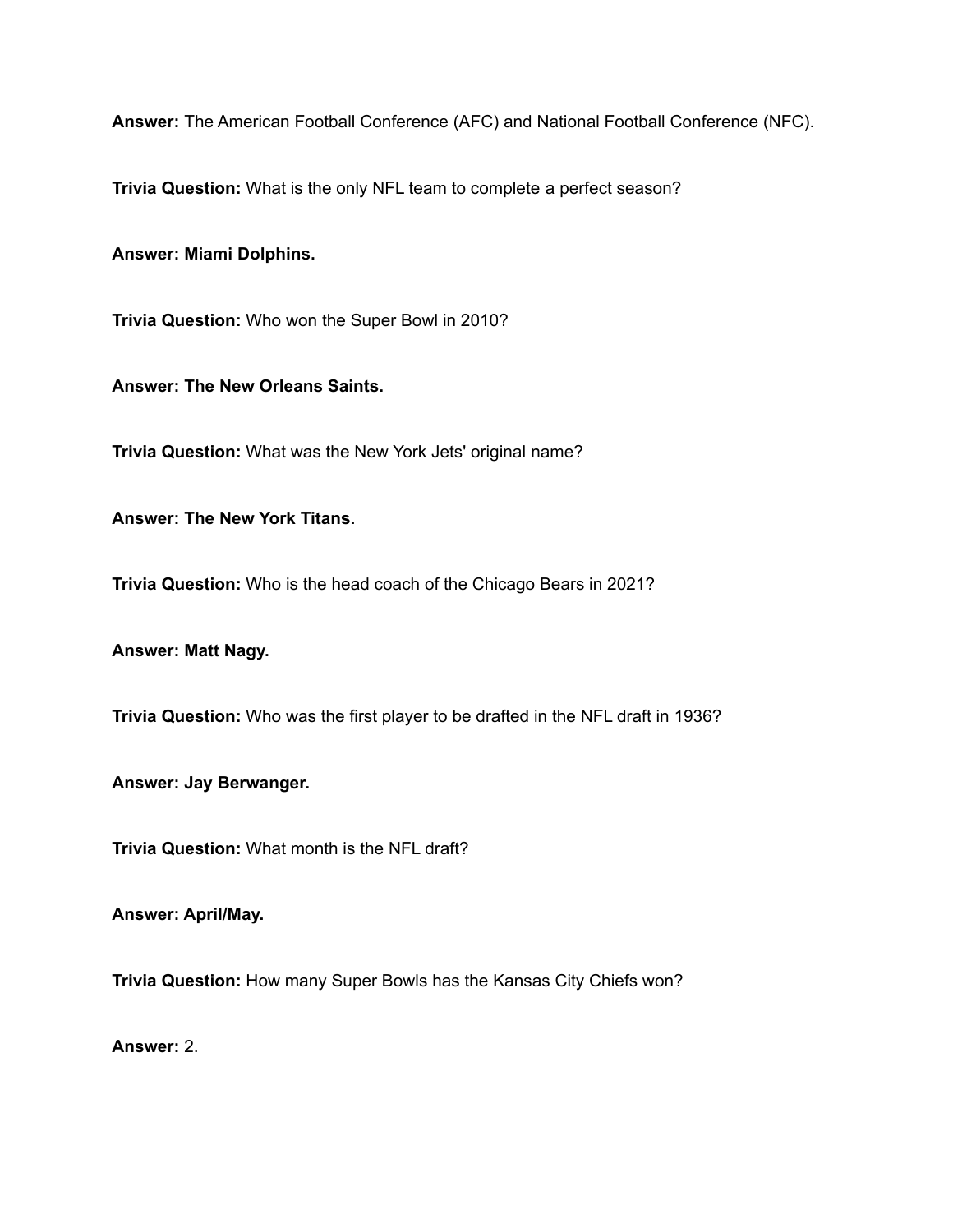**Trivia Question:** Super Bowl XXX is what number Super Bowl?

**Answer:** 30.

**Trivia Question:** What was the first year that the Miami Dolphins won a Super Bowl?

**Answer:** 1973.

**Trivia Question:** Who made a Super Bowl appearance and half-time show during the 2021 Super Bowl?

**Answer:** The Weeknd.

**Trivia Question:** Which team holds the record for making the most Super Bowl appearances?

**Answer:** The New England Patriots.

**Trivia Question:** What team is represented by Philadelphia?

**Answer:** The Philadelphia Eagles.

**Trivia Question:** What most recent year did the New Orleans Saints win the Super Bowl?

**Answer:** 2010.

**Trivia Question:** How many points is a touchdown worth?

**Answer:** 6-points.

**Trivia Question:** Robert Griffin III is best known for doing what in 2012?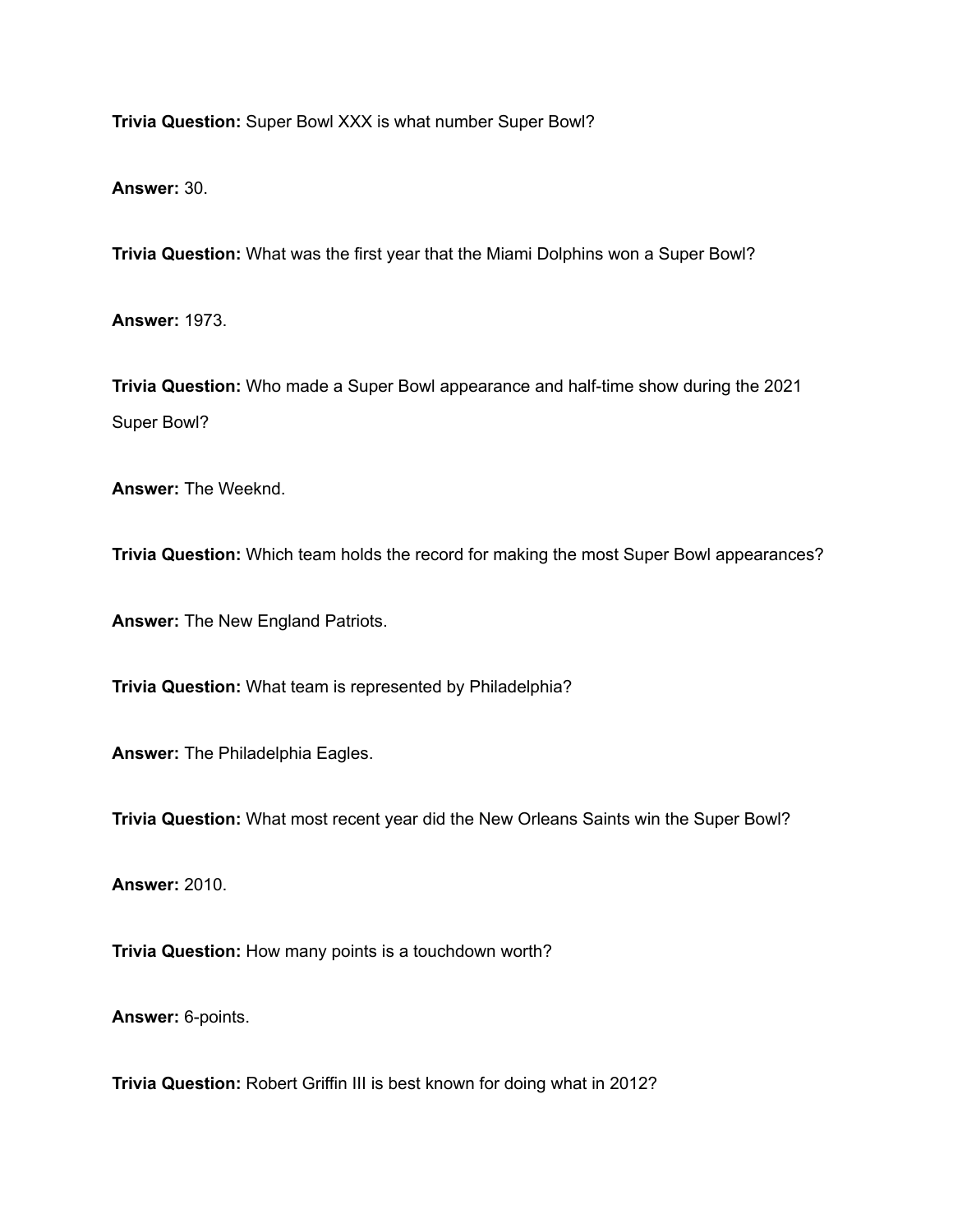**Answer:** Holding a passer rating of 102.4.

**Trivia Question:** Who is the head coach of the Denver Broncos in 2021?

**Answer:** Vic Fangio.

**Trivia Question:** Joe Montana holds how many career points?

**Answer:** 3,409 completions.

**Trivia Question:** What Motown singer tried out for the Detroit Lions in 1970? **Hint:** They tried out with hall of fame tight-end Charlie Sanders.

**Answer:** Marvin Gaye.

**Trivia Question:** How many rushing yards has Adrian Peterson made in his career?

**Answer:** 14,820.

**Trivia Question:** Jerry Rice holds what record in his career?

**Answer:** Number of receptions, holding 1,549.

**Trivia Question:** What team has a completely undefeated season, including postseason and Super Bowl?

**Answer:** The Miami Dolphins.

**Trivia Question:** What team won three Super Bowls in the 1990s?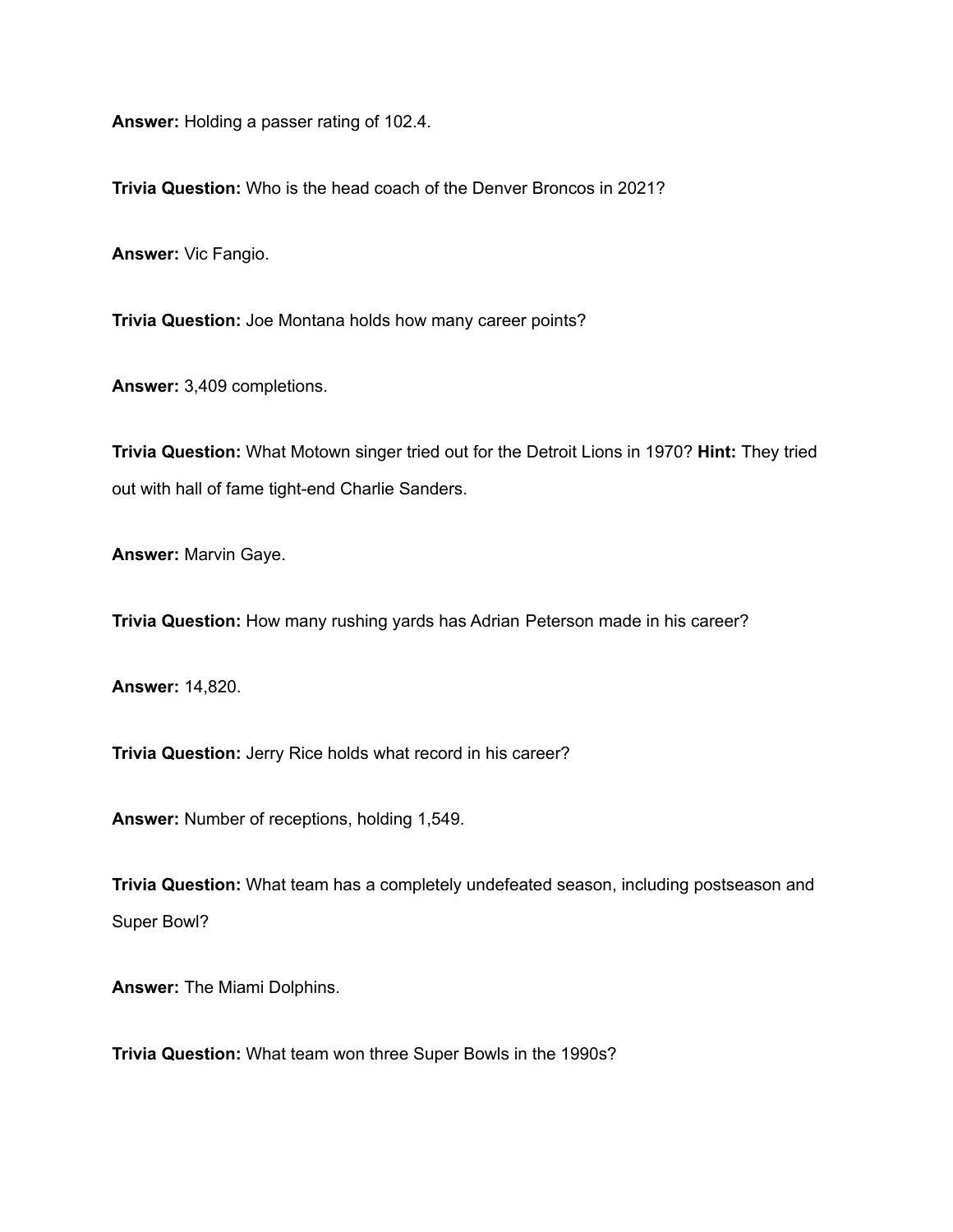**Answer:** Dallas Cowboys or New England Patriots.

**Trivia Question:** When was the first Super Bowl ever played?

**Answer:** In 1967.

**Trivia Question:** The Los Angeles Rams recently relocated to Los Angeles from what city?

**Answer:** San Diego.

**Trivia Question:** The NFL began in what year?

**Answer:** 1920.

**Trivia Question:** What does "NFL" stand for?

**Answer:** The National Football League.

**Trivia Question:** How many teams are currently in the NFL?

**Answer:** 32.

**Trivia Question:** How many games are played in a regular NFL season?

**Answer:** 17 games.

**Trivia Question:** Jay Cutler is what quarterback to which NFL team?

**Answer:** The Chicago Bears.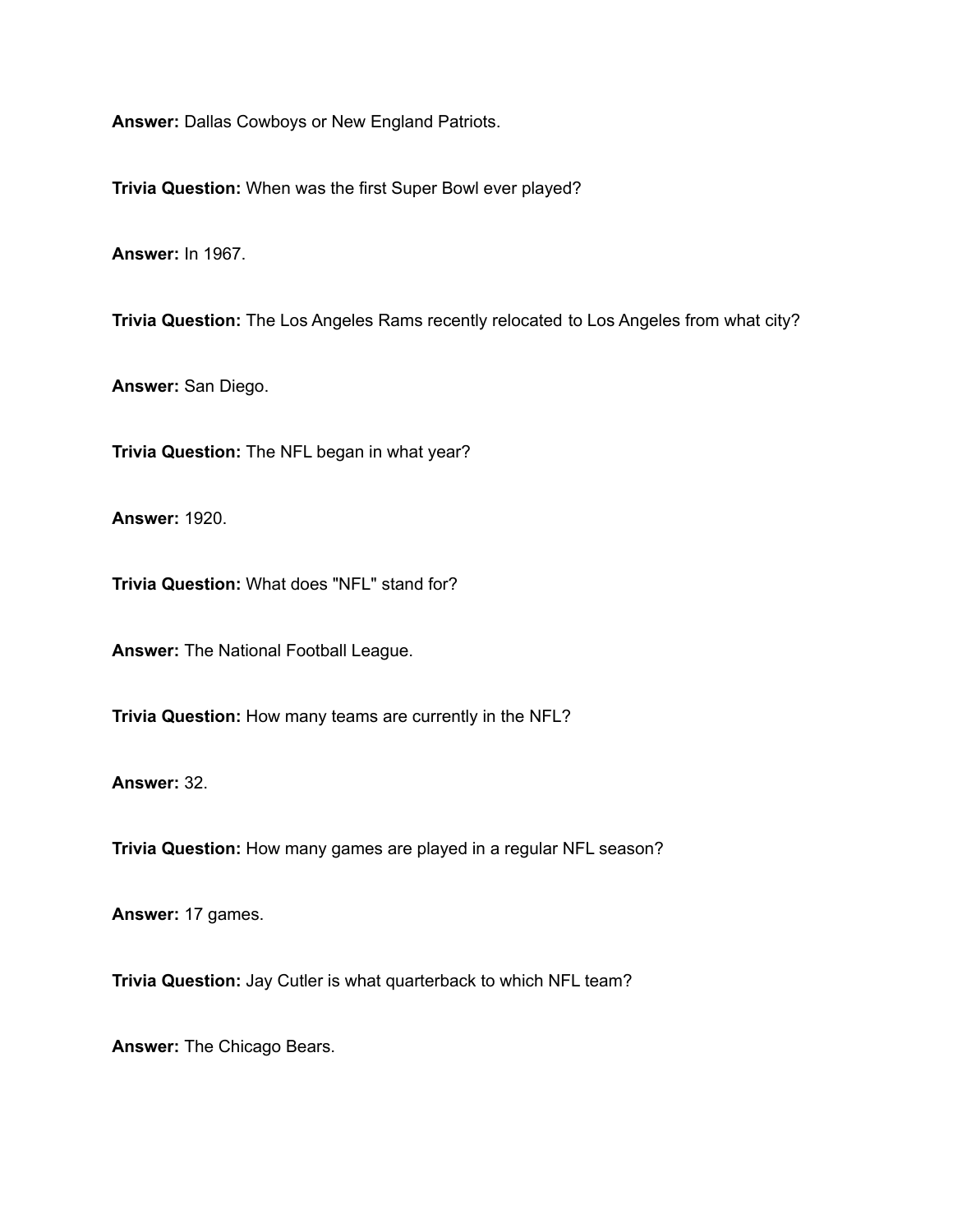**Trivia Question:** Bill Belichick is a coach of what NFL team?

**Answer:** The New England Patriots.

**Trivia Question:** Dan Marino was an all-star quarterback of what NFL team?

**Answer:** The Miami Dolphins.

**Trivia Question:** Which team made their first Super Bowl appearance ever in 2004?

**Answer:** The Panthers.

**Trivia Question:** True or false, the Dayton Triangles was once an NFL team.

**Answer:** True.

**Trivia Question:** What player has the most Pro Bowl selections at the age of 14?

**Answer:** Peyton Manning.

**Trivia Question:** Who is the highest-paid player in the NFL as of 2021?

**Answer:** Patrick Mahomes.

**Trivia Question:** Who is the quarterback with the most Super Bowl championships?

**Answer:** Tom Brady.

**Trivia Question:** Who is the oldest quarterback to play in the NFL as of 2021?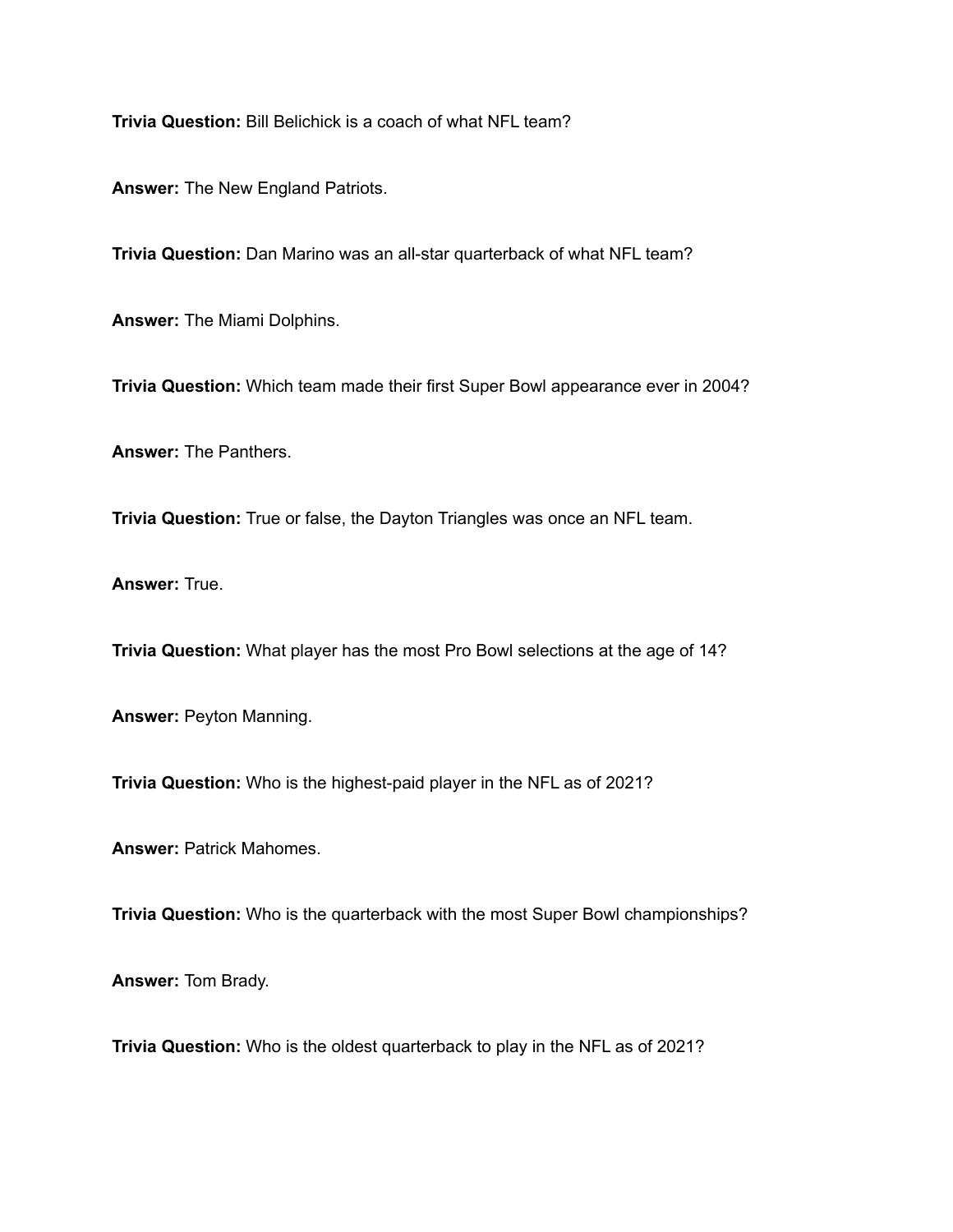**Answer:** Tom Brady at 43 years old.

**Trivia Question:** Who is the heaviest player to play in the NFL in 2021?

**Answer:** Aaron Gibson at 410 pounds.

**Trivia Question:** Which wide receiver is the highest scoring in NFL history?

**Answer:** Flipper Anderson.

**Trivia Question:** New York has two NFL teams. They are called what?

**Answer:** The New York Giants and New York Jets.

**Trivia Question:** How many players are on the field for each team in an NFL game?

**Answer:** 11 players.

**Trivia Question:** How many kickers does an NFL team usually have?

**Answer:** 53 players.

**Trivia Question:** What is the longest kick ever made by an NFL kicker?

**Answer:** 64-yard field goal.

**Trivia Question:** What is the shortest kick ever missed by an NFL kicker?

**Answer:** A 6-yard field goal was missed by Don Cockroft.